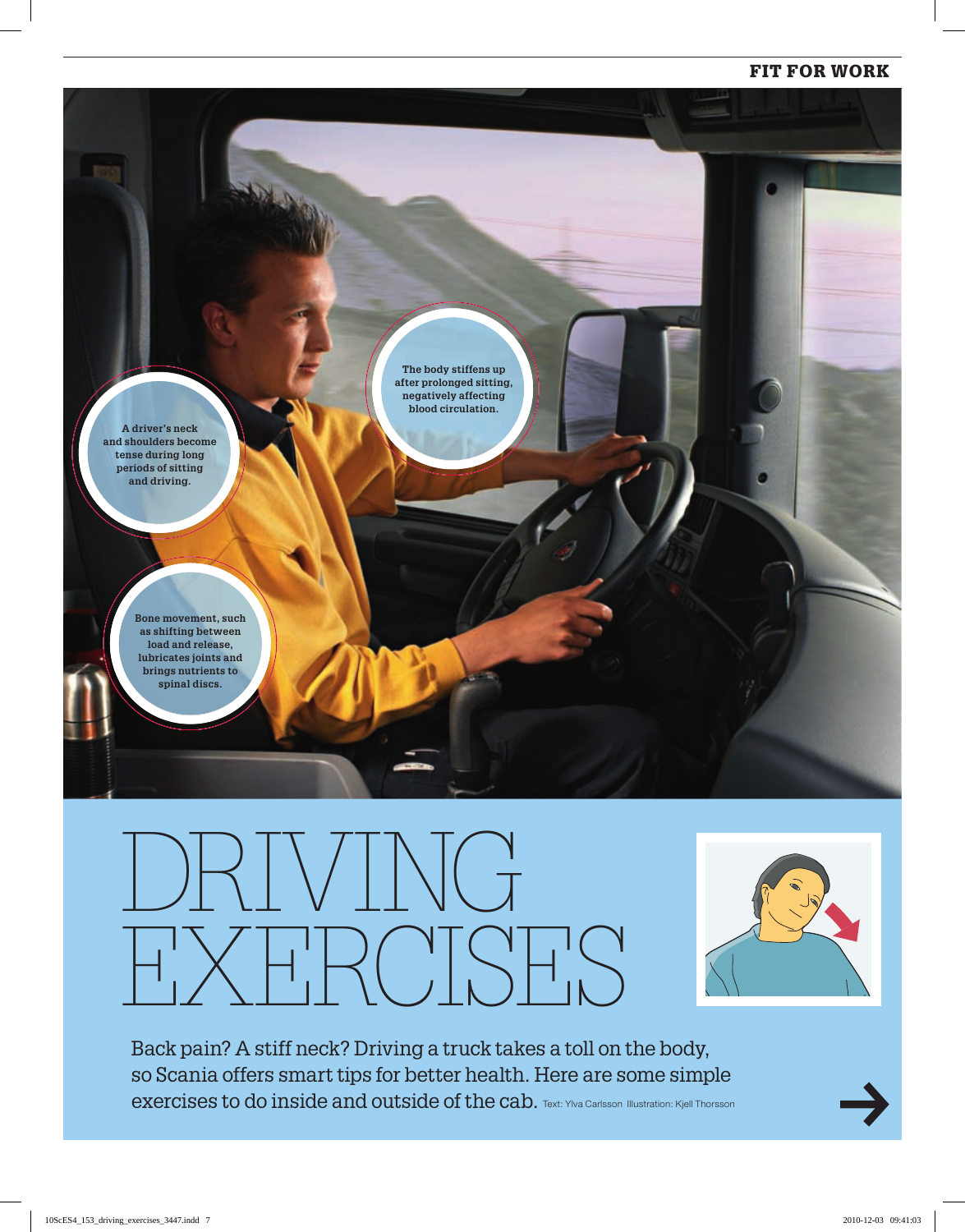### FIT FOR WORK



 **Roll your shoulders back in a large circular motion to release tension and increase blood circulation. Repeat several times.**



## The small changes we suggest can make a big difference."

Lotta Hallin, Scania Driver Care



 **a) Raise your shoulders up towards your ears and breathe in at the same time. Hold for three seconds.**



**b) Drop your shoulders and breathe out at the same time. Lower and push your shoulder blades together for three seconds. Repeat a few times.**



**c) Pull your chin in to loosen up your neck. Repeat a few times.**

## **COMPREHENSIVE STUDIES OF DRIVING CONDITIONS**

Scania Driver Care is a concept developed by health specialists at Scania to motivate drivers and fleet owners to take health issues more seriously.

■ "We're convinced that investing in a long-term programme that takes on wellness and the working environment makes drivers healthier," says Gunnar Hedlund, one of the concept's developers. "It will also pay off rapidly."

The initiative is based on extensive studies of drivers and their working conditions. One hundred truck drivers from Sweden, Poland and Austria were interviewed about their eating habits, exercise and health. It was clear that many of them were sitting still too much and their meals were not varied enough.

Based on the results, a programme was devel-

oped to cover such issues as ergonomics, health, exercise and diet.

So far, Scania Driver Care has been presented at about 30 events in Sweden, Austria, Italy and Germany. At these events, health educators, ergonomists, occupational health nurses and masseurs explained the concept, answered questions and inspired participants.

Lotta Hallin, an occupational health nurse, and Ida Söderström, a health promoter, have participated in several of the events. "Drivers respond very positively to the fact that we take note of their working conditions," says Hallin. "They realise that the small changes we suggest can make a big difference."

Scania Driver Care has been continuously adjusted and improved, thanks to suggestions from drivers and fleet owners. The feedback has included requests for more comfortable seats and the ability to adjust the height of the seatbelt.

"This has been valuable input for further work," Hallin says. "Drivers' needs are different, and we are pleased that we can contribute with inspiration and practical advice."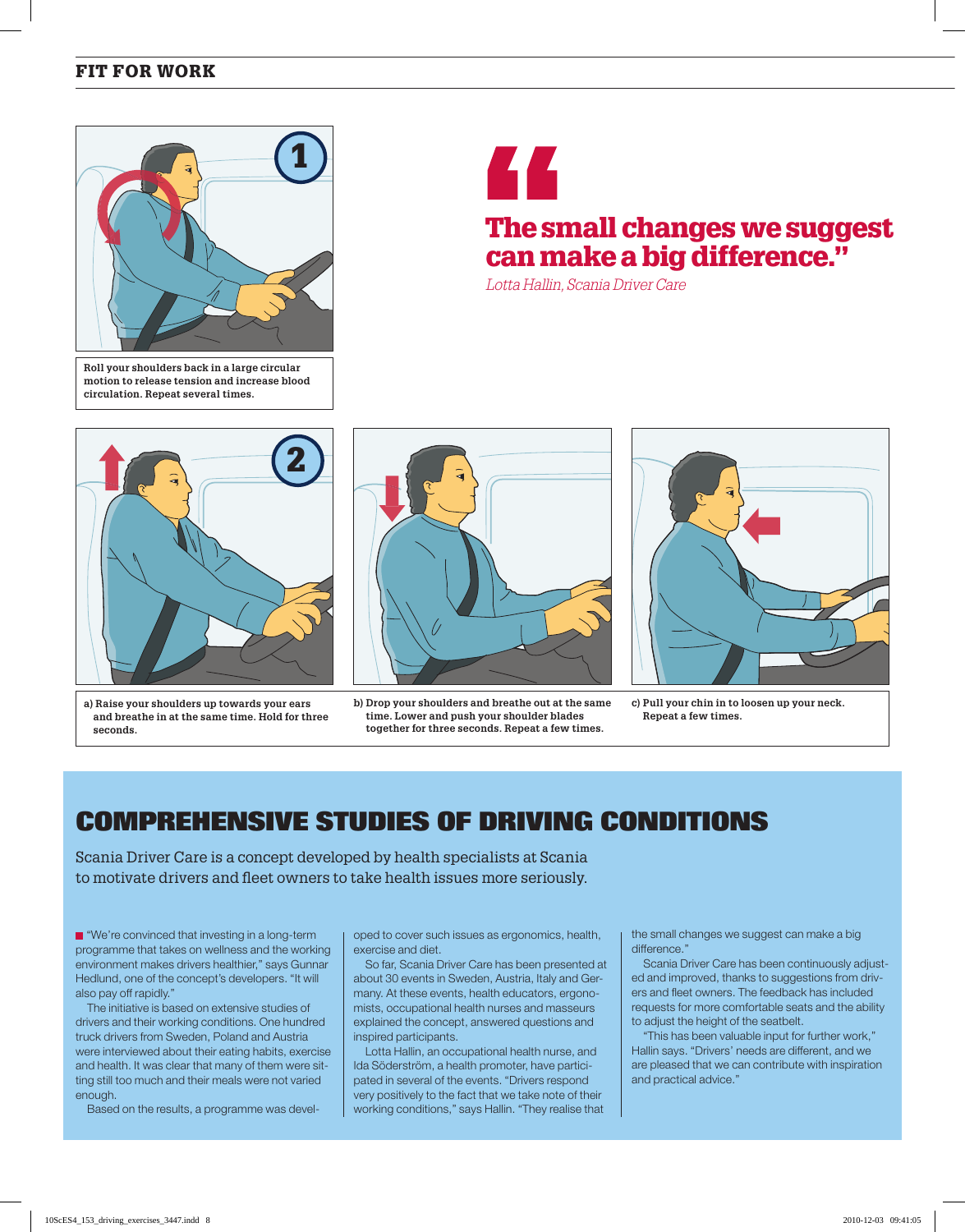

 **Open your mouth wide a few times to loosen up your jaws, then move your lower jaw from side to side.**



**Tighten your buttock muscles so that you rise up from the seat. This relieves and increases the fl ow of blood. Relax and drop down. Repeat a few times.**



 **Bend and arch your lower back to limber up. Repeat a few times.**



 **Engage cruise control and move your feet up and down to warm up. This is to prevent blood clots in your veins.**



 **Place the palm of one hand against the inside of the door. Turn your body away from your arm, so that it stretches at the front of the shoulder. Change sides. Hold for 15–30 seconds for each exercise. Repeat several times.**



**a) Place one heel on the boarding step, gently bend your knee.**

**b) Place your hands on your back. Bend forward over your leg, keeping your back straight so that the back of your leg stretches. Change sides. Hold for 15–30 seconds for each exercise. Repeat several times.**



**Bend forward with your hands against the cab. Move one foot back. Push your heel down so that you feel tension in your calf muscle. Change sides. Hold for 15–30 seconds for each exercise. Repeat several times.**